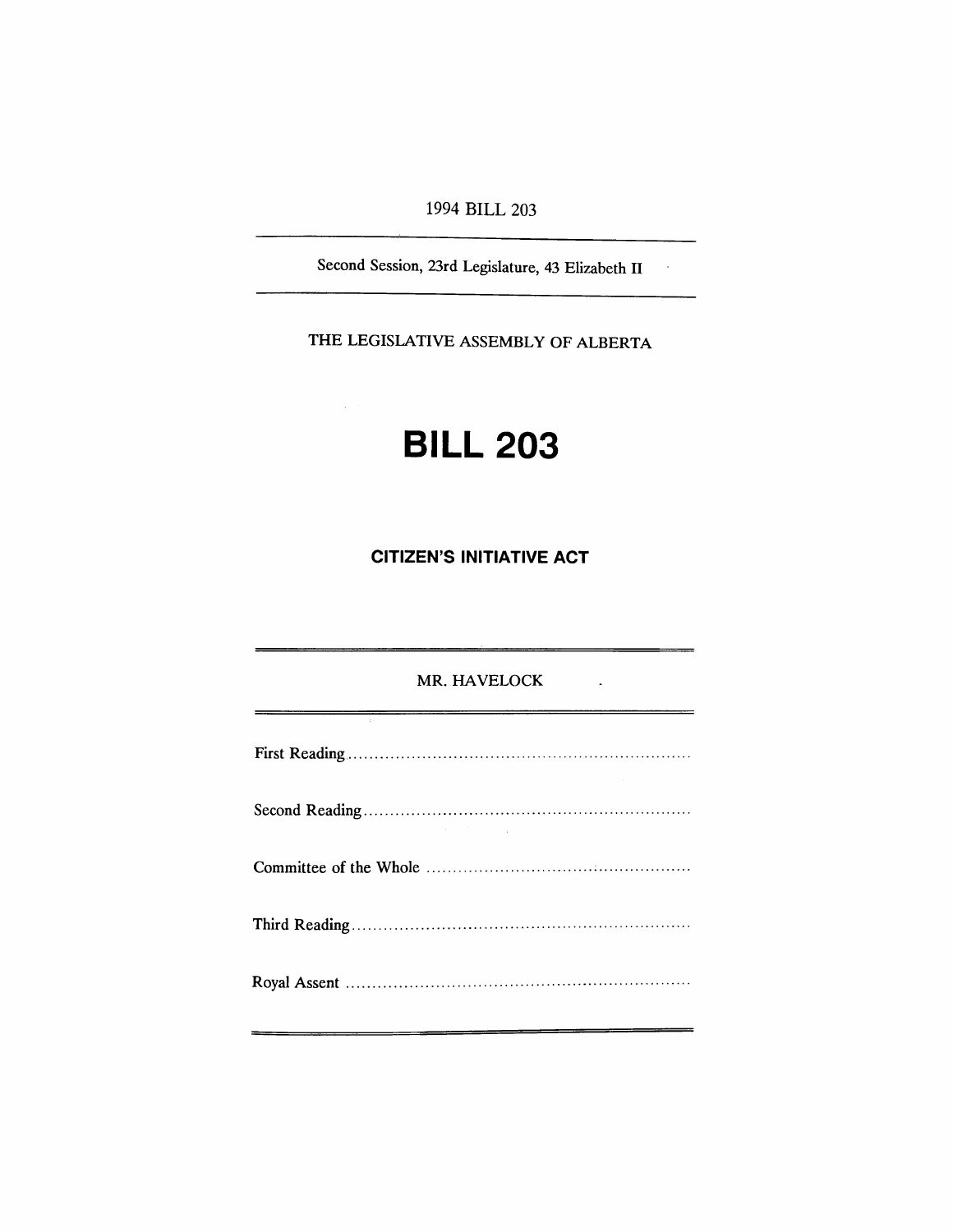*Bill 203 Mr. Havelock*

# **BILL** 203

#### 1994

# CITIZEN'S INITIATIVE ACT

*(Assented to* , 1994)

HER MAJESTY, by and with the advice and consent of the Legislative Assembly of Alberta, enacts as follows:

Interpretation 1 In this Act,

- (a) "Clerk" means Clerk of the Legislative Assembly;
- (b) "elector" means a person who, on the relevant date, is a Canadian citizen, is eighteen years of age or older and is, and has been for at least the immediately preceding 6 months, ordinarily resident in Alberta;
- (c) "electoral division" means the electoral divisions set out in the Schedule to the *Electoral Divisions Act;*
- (d) "proposal" means the proposal referred to in section 2;
- (e) "sponsor" means an elector who sponsors a proposal pursuant to section 2;

#### PART<sub>1</sub>

# PROPOSALS FOR AN INITIATIVE REFERENDUM

Proposals

2(1) Subject to this section, any elector may propose that an initiative referendum be held to require the Legislative Assembly to introduce a bill.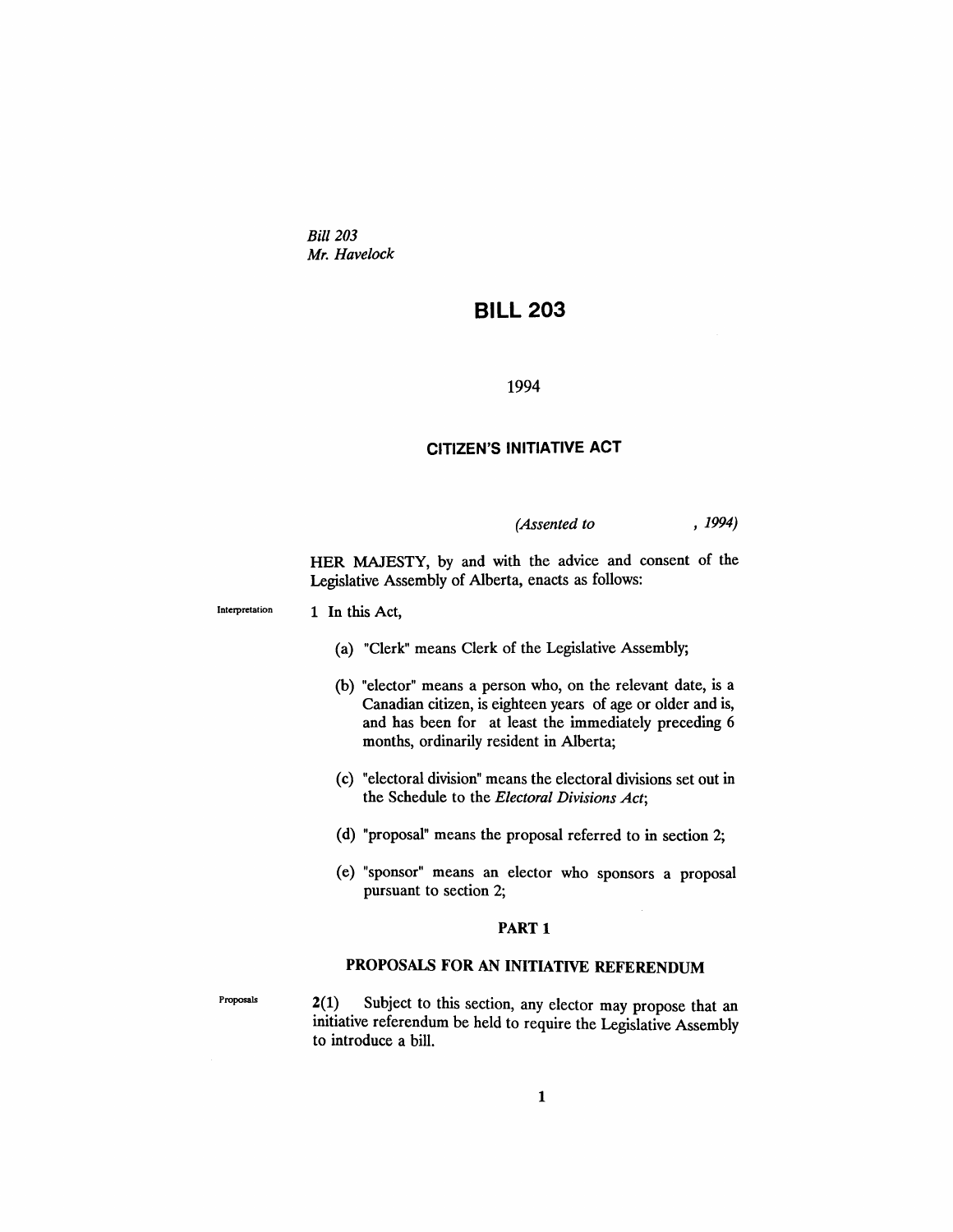(2). The bill referred to in subsection (1) may, subject to section 4, propose to amend an existing statute, repeal an existing statute, or it may be a bill to enact a new statute.

(3) A proposal under this section shall be made in writing, addressed to the Clerk and shall consist of

- (a) the name and address of the sponsor,
- (b) a draft of the bill,
- (c) an affidavit that the sponsor is an elector, and
- (d) a filing fee in the amount of \$200.

3(1) Upon receipt of a proposal under section 2, the Clerk shall refer the proposal to Parliamentary Counsel and give notice of the referral to the sponsor.

(2) Parliamentary Counsel shall, within 10 days of receipt of the proposal,

> (a) review the proposal and recommend revisions or alterations of the proposal to the sponsor, and

> (b) decide whether the proposal is acceptable pursuant to section 4 and advise the Clerk, in writing, accordingly.

(3) In preparing his recommendations under subsection (2)(a), Parliamentary Counsel may meet with the sponsor or such representatives as the sponsor may designate.

(4) The recommendations of Parliamentary Counsel under subsection (2)(a) shall not be binding on the sponsor.

Unacceptable Proposals

4 A proposal is not acceptable if it

(a) appropriates any part of the public revenue,

(b) imposes any tax or impost,

(c) falls outside of the powers of a provincial legislature as enumerated in the Constitution of Canada, or

(d) contravenes the Canadian Charter of Rights and Freedoms.

5 If Parliamentary Counsel advises the Clerk that a proposal is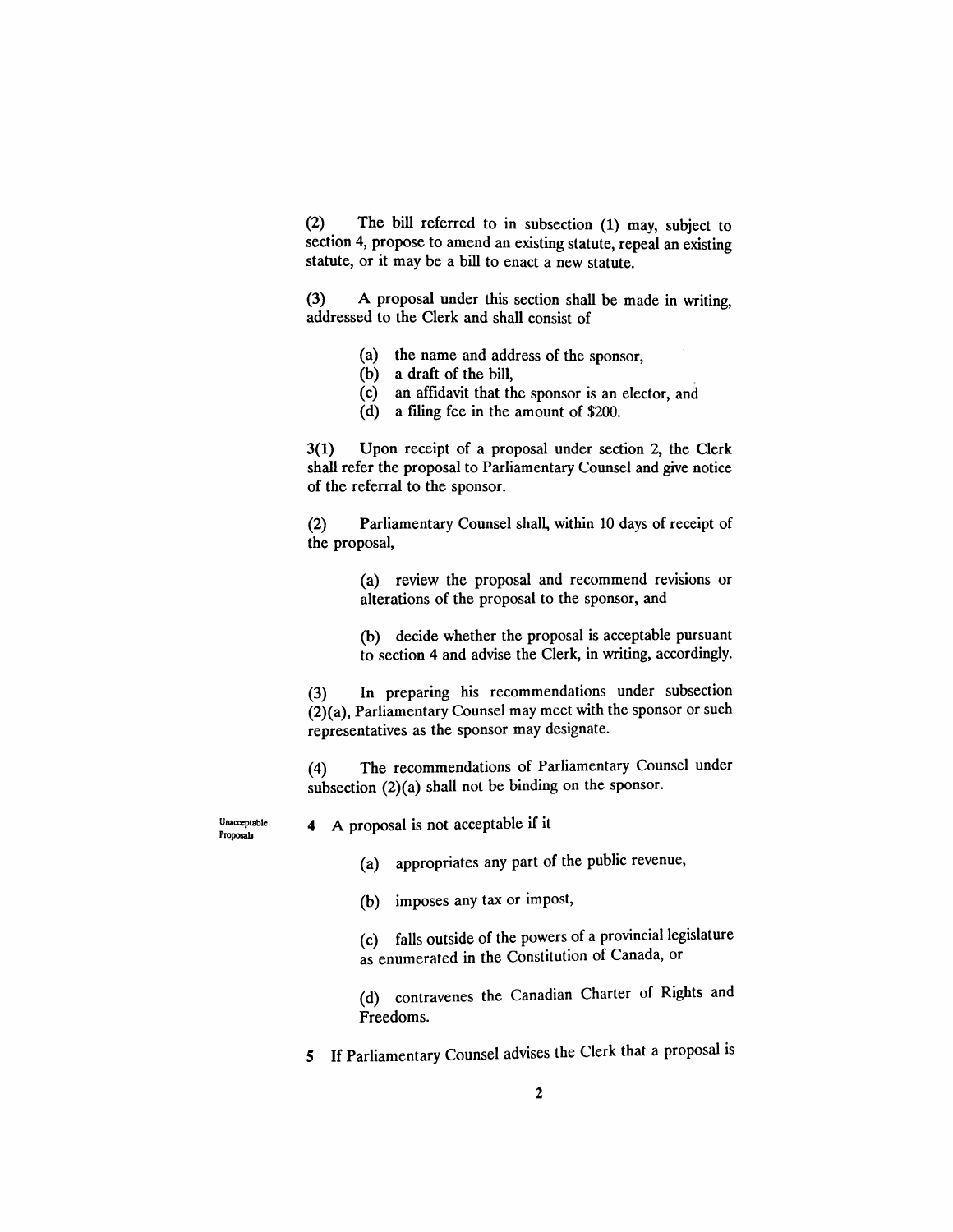not acceptable within the meaning of section 4, the Clerk shall within 5 days serve written notice upon the sponsor that his proposal cannot proceed further.

Appeals 6 The sponsor may appeal a decision of Parliamentary Counsel, the Clerk or the Chief Electoral Officer under this Act to the Court of Queen's Bench by way of originating notice, returnable within 30 days after the date of service of the notice referred to

#### PART 2

in section 5, on the sponsor showing the Parliamentary Counsel, the Clerk or the Chief Electoral Officer as the respondent.

#### **PETITIONS**

Notice of Acceptance of Proposal

Formulation of Summary of Proposal

7 IfParliamentary Counsel decides that a proposal is acceptable within the meaning of section 4, the Clerk shall, within 5 days

> (a) serve written notice upon the sponsor that he may commence to solicit petitions pursuant to Part 2 of this Act,

> (b) assign the proposal a serial number by which it shall thereafter be known and designated on all petitions, ballots and proceedings, and

> (c) ask the Parliamentary Counsel to prepare a title and summary pursuant to section 8.

8(1) Within 7 days of receiving a request for a title and summary from the Clerk, Parliamentary Counsel shall formulate and provide to the Clerk

> (a) a concise statement bearing the serial number of the proposal, posed as a question, not to exceed 20 words, giving an accurate and impartial summary of the proposal, and

> (b) a summary of the proposal, not to exceed 250 words, which is not argumentative nor which is likely to create prejudice either for or against the proposal.

(2) The statement referred to in subsection (1)(a) shall constitute the ballot title.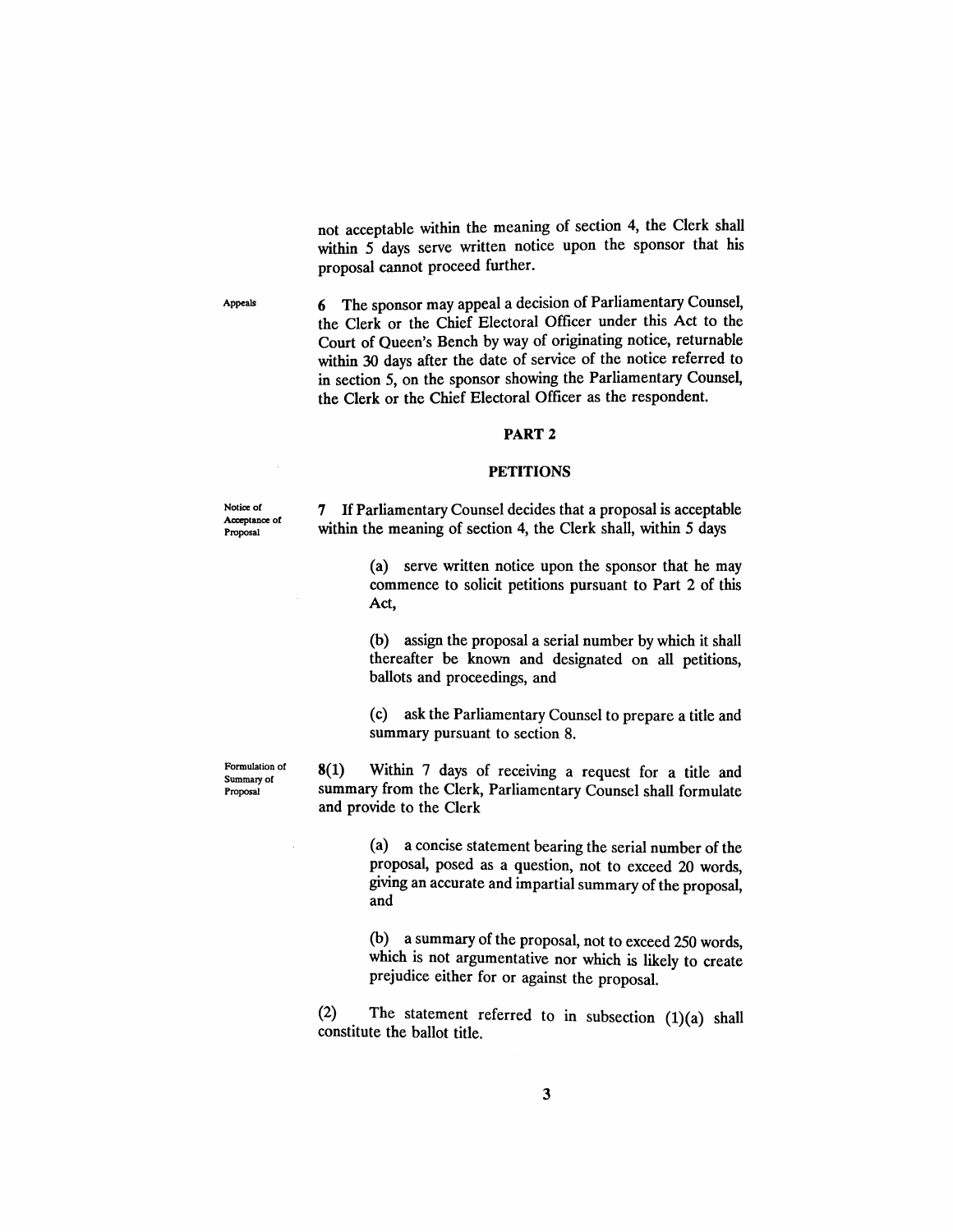|                                  | When practicable, the question posed by the statement<br>(3)<br>referred to in subsection (1) shall be worded in such a way that<br>an affirmative vote on the proposal would result in a bill being<br>introduced in the Legislative Assembly.                                                                       |  |  |  |  |  |  |
|----------------------------------|-----------------------------------------------------------------------------------------------------------------------------------------------------------------------------------------------------------------------------------------------------------------------------------------------------------------------|--|--|--|--|--|--|
| Notification of<br>Summary       | Upon receipt of the statement and summary the Clerk shall,<br>9.<br>within 5 days, notify the sponsor in writing of the exact language<br>of the statement and summary and thereafter the statement shall<br>be the ballot title of the proposal in all petitions, ballots and other<br>proceedings relating thereto. |  |  |  |  |  |  |
| Solicitation of<br>Signatures    | 10 The sponsor shall have no more than 360 days from the date<br>of receipt of the statement and summary from the Clerk, to solicit<br>the necessary signatures for an initiative petition.                                                                                                                           |  |  |  |  |  |  |
| Form of Petition                 | 11 An initiative petition shall                                                                                                                                                                                                                                                                                       |  |  |  |  |  |  |
|                                  | (a) be printed on good quality paper not less than 219<br>millimetres in width and 279 millimetres in length,                                                                                                                                                                                                         |  |  |  |  |  |  |
|                                  | (b) consist of not more than one sheet with numbered<br>lines for not more than 20 signatures,                                                                                                                                                                                                                        |  |  |  |  |  |  |
|                                  | (c) contain the statement and serial number, together<br>with the warning and prayer substantially in the form set<br>out in Schedule 1 to this Act,                                                                                                                                                                  |  |  |  |  |  |  |
|                                  | (d) contain the summary printed on the back of the<br>sheet, and                                                                                                                                                                                                                                                      |  |  |  |  |  |  |
|                                  | clearly indicate the name of the electoral division<br>(e)<br>from which the signatures are obtained.                                                                                                                                                                                                                 |  |  |  |  |  |  |
| Prohibition                      | 12 No person who is not an elector shall sign a petition.                                                                                                                                                                                                                                                             |  |  |  |  |  |  |
| Required Number<br>of Signatures | 13(1) When the sponsor has secured upon the initiative petition<br>a number of signatures of electors equal to or exceeding                                                                                                                                                                                           |  |  |  |  |  |  |
|                                  | 10% of the votes cast in the immediately preceding<br>(a)<br>provincial general election, and                                                                                                                                                                                                                         |  |  |  |  |  |  |
|                                  | 10% of the votes cast in each of two-thirds of the<br>(b).                                                                                                                                                                                                                                                            |  |  |  |  |  |  |

electoral divisions in the immediately precedmg provmclal

general election,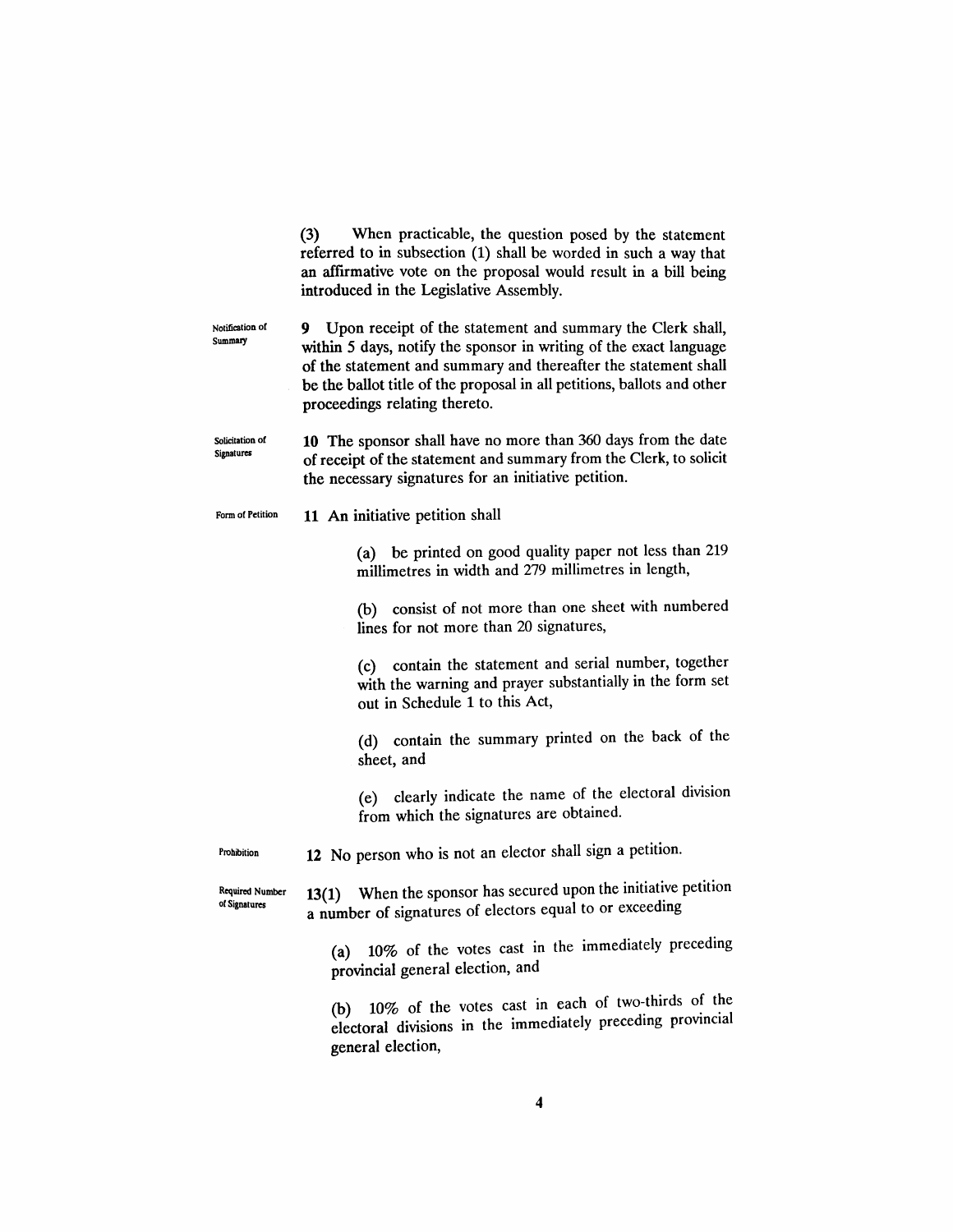he may submit the petition to the Chief Electoral Officer.

(2) Any initiative petition submitted to the Chief Electoral Officer shall be accompanied by full disclosure of the fmancing and expenditures related to the initiative petition as follows:

(a) all money or real or personal property that was provided to the sponsor with its or his consent, without compensation from the sponsor, for the purpose of financing the solicitation of names for the initiative petition including the name of the person providing the money or property and the amount of the money or the property contributed;

(b) the amount and all other sources of income obtained by the sponsor for the purpose of fmancing the solicitation of names for the initiative petition; and,

(c) all expenditures incurred, including the name of the person to whom the expenditure was incurred for the purpose of the solicitation of names for the initiative petition.

(3) Such disclosure shall take the form of an affidavit attested to by the sponsor.

(4) The Chief Electoral Officer shall make the disclosure referred to in subsection (2) available for inspection by any member of the public.

Unacceptable **Petitions** 

**14** The Chief Electoral Officer may refuse to accept any initiative petition which

(a) is not in the required form,

(b) clearly bears insufficient signatures,

(c) is not accompanied by the disclosure required by section 13(2),

(d) is submitted later than 360 days after the date upon which the sponsor received the statement and summary from the Clerk pursuant to section 9.

Consolidation of **Petitions** 

**15 If**the Chief Electoral Officer accepts the initiative petition, he shall arrange and assemble the sheets containing the signatures mto such volumes as will be convenient for verification and shall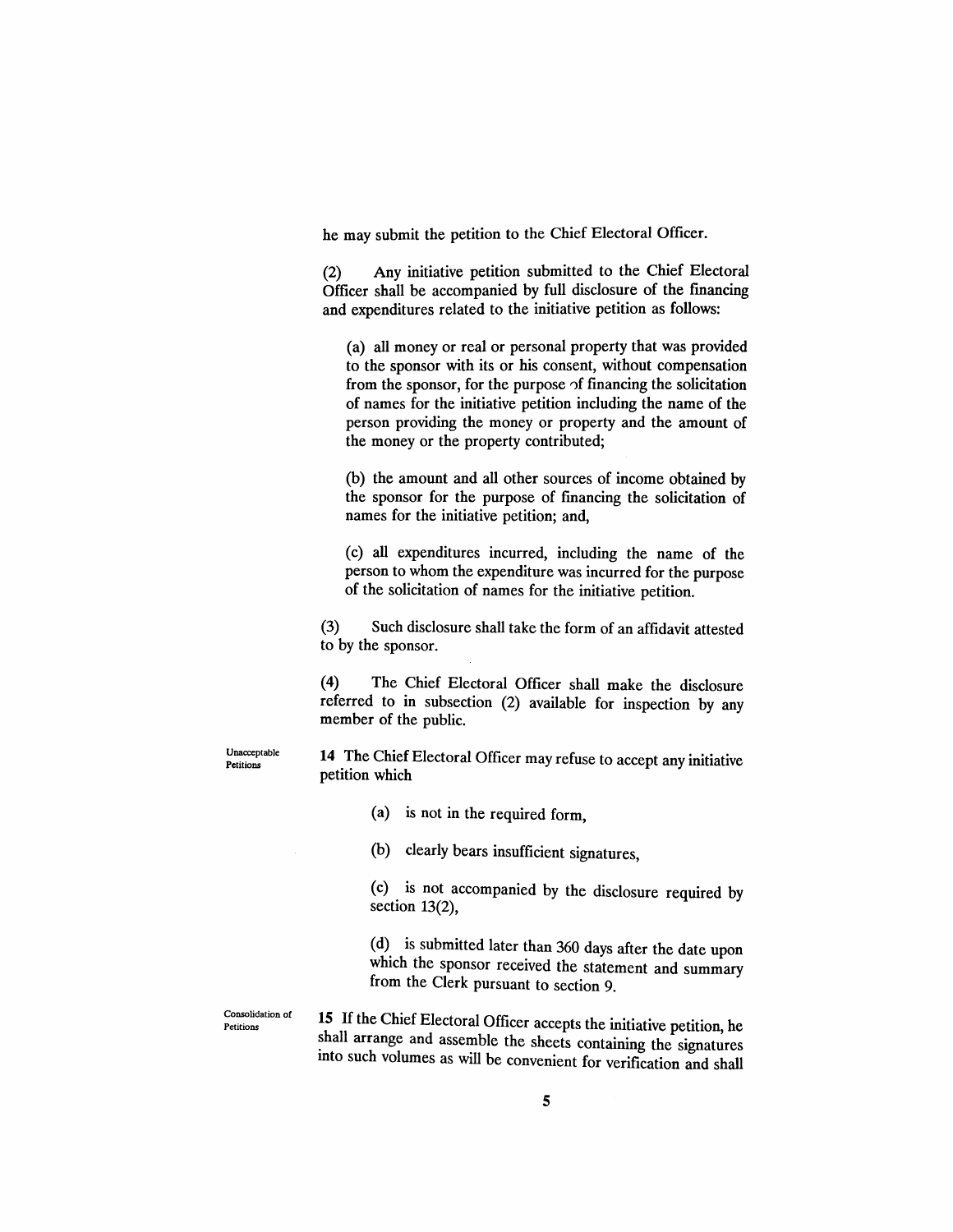consecutively number the volumes and stamp the date of filing on each volume.

Verification of Petitions

16(1) Subject to this section, upon accepting the initiative petition, the Chief Electoral Officer shall verify the names of the electors on the petition.

(2) The Chief Electoral Officer shall verify not less than 10% of the names on the petition and satisfy himself that the initiative petition contains the number of signatures of electors required by section 13(1).

(3) If the Chief Electoral Officer finds the same name signed to more than one petition, he shall reject all but the first such valid signature.

(4) The Chief Electoral Officer shall reject any signature of a person who is not a resident of the electoral division to which the petition he signed applies.

Observed

17(1) The verification may be observed by such persons representing the sponsor of the proposal as request permission of the Chief Electoral Officer to be present.

(2) The Chief Electoral Officer may limit the number of observers present pursuant to subsection (1) to 2 persons if, in his opinion, a greater number would cause undue delay or disruption of the verification process.

Failed Petition

18(1) If the Chief Electoral Officer determines that the initiative petition does not contain the number of signatures of electors required by section 13(1), he shall advise the sponsor in writing that the petition has failed.

(2) The sponsor, upon being advised that the petition has failed, may, within 30 days of such advice, submit to the Chief Electoral Officer additional sheets of the initiative petition containing signatures which the Chief Electoral Officer shall verify and canvass pursuant to section 16.

Successful Petition **19** If the Chief Electoral Officer determines that the initiative petition, including any additional sheets submitted pursuant to section 18, does contain the number of signatures of electors required by section  $13(1)$ , he shall advise the sponsor in writing that the initiative petition has succeeded.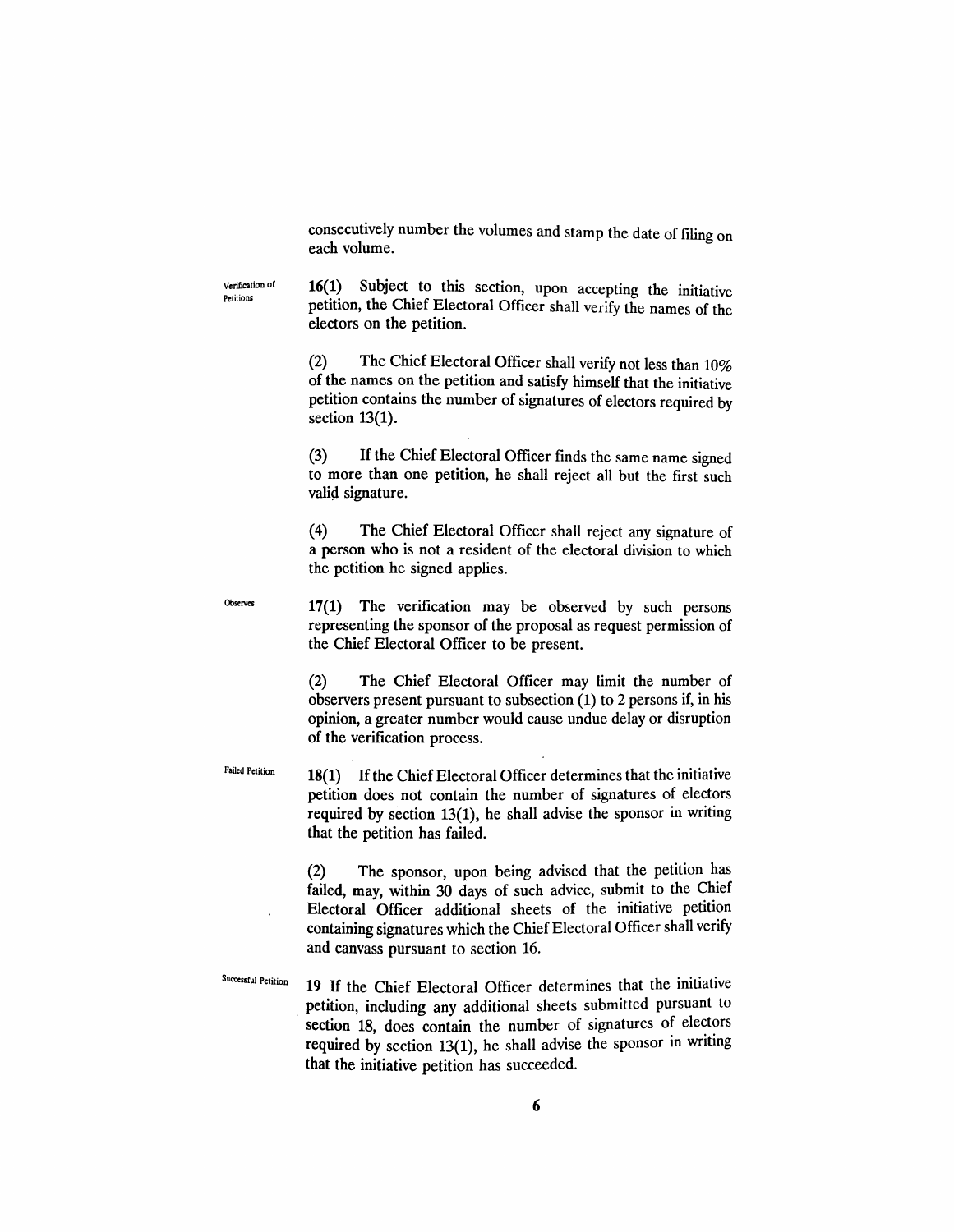## PART 3

#### VOTING

Declaration of initiative referendum

20(1) Where the Chief Electoral Officer advises the sponsor that the initiative petition has succeeded, the Chief Electoral Officer shall declare that an initiative referendum shall be held with respect to the proposal in conjunction with the next general election under the *Election Act.*

(2) Upon the Lieutenant Governor in Council passing an order authorizing the issue of writs for a general election, no further petitions shall be declared under this section until after polling day.

(3) No more than 5 proposals may be put to the electors in anyone initiative referendum declared pursuant to subsection (1).

Dates of initiative referendum

21 Where the Chief Electoral Officer makes a declaration pursuant to section 20(1), he shall issue a writ for the initiative referendum at the same time as the writ is issued for the general election and the voting shall take place the day fixed for voting in the provincial general election.

Conduct of initiative referendum

22(1) The question or questions to be put by an initiative referendum held pursuant to section 20 shall be the statement or statements referred to in section  $8(1)(a)$ .

(2) The *Election Act* and the regulations under it shall apply, with all necessary modifications, except as otherwise provided by regulations under this Act, to an initiative referendum held, pursuant to section 20.

(3) The persons eligible to vote at an initiative referendum held pursuant to section 20 shall be persons who would be eligible to vote at an election under the *Election Act* on the day the initiative referendum is held.

Preparation of Statements

23 Upon the Chief Electoral Officer making declaration of an initiative referendum pursuant to section 20,

(a) the sponsor shall, within 5 days, prepare and submit to the Chief Electoral Officer a summary of the proposal, not to exceed 250 words, entitled "Statement of the Sponsor", and,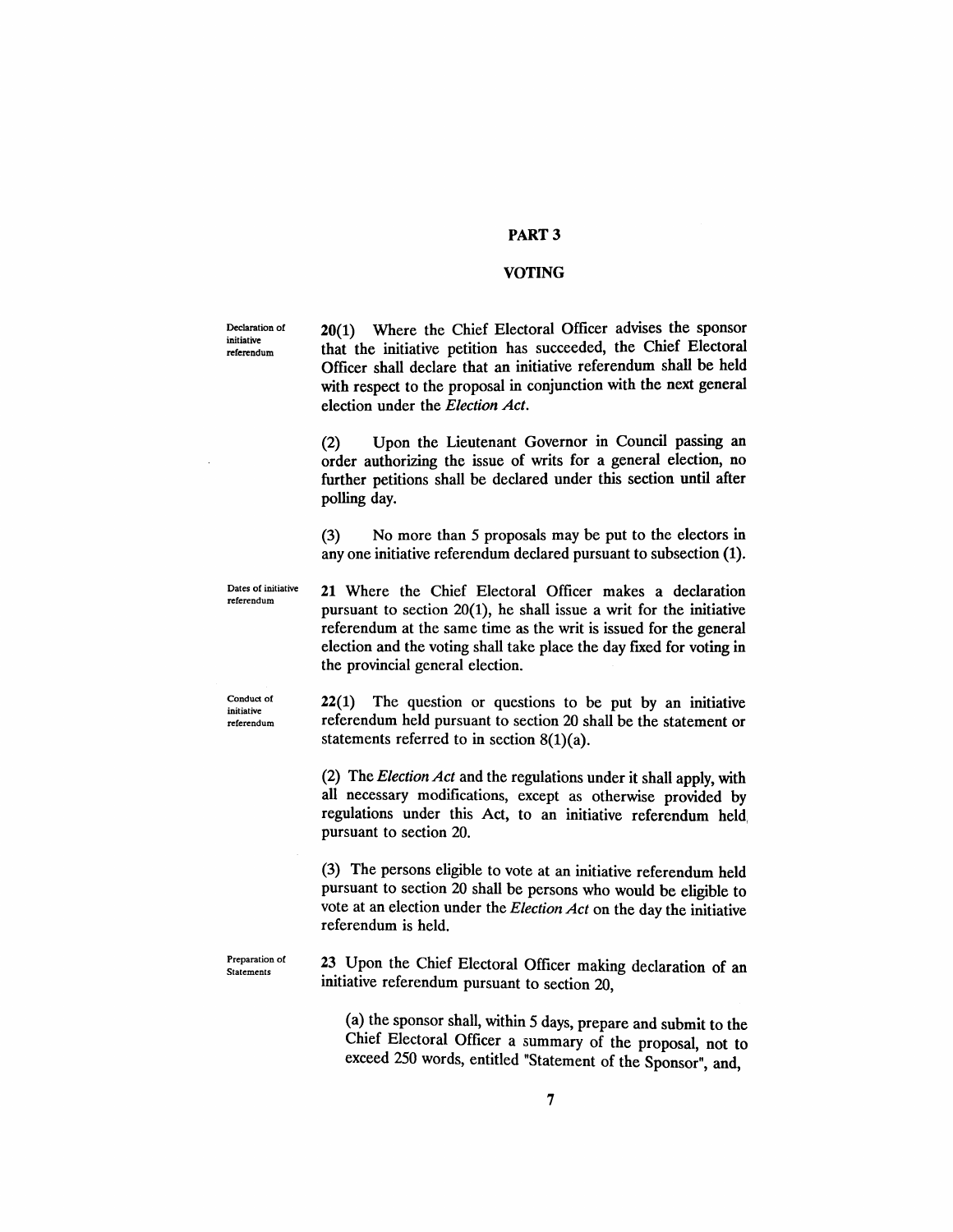(b) the Chief Electoral Officer shall provide a copy of the statement referred to in clause (a) to the Minister of Justice ~d '

(c) the Minister of Justice shall, within 5 days of receipt of the statement referred to in clause (a), prepare and submit to the Chief Electoral Officer a reply to the statement, not to exceed 250 words, entitled "Reply to the Statement of the Sponsor".

Voter's Pamphlet  $\quad 24$  Upon receipt of the statement and the reply referred to in section 23, the Chief Electoral Officer shall cause to be printed a Voter's Pamphlet which shall be distributed throughout the province and shall contain

- (a) the summary and reply referred to in section 23,
- (b) the summary referred to in section  $8(1)(b)$ ,
- (c) the bill referred to in section 2(2), and
- (d) the question to be put pursuant to section 22(1).

Results *ot* initiative referendum 2S In order for a question to succeed in an initiative referendum,

(a) 50% plus 1 of the persons voting in the initiative referendum, and

(b) 50% plus 1 of the persons voting in each of two-thirds of the electoral divisions

must have voted in favour of the question.

26 Upon being advised by the Chief Electoral Officer that a question has succeeded in the initiative referendum, the Speaker of the Legislative Assembly shall cause to be prepared, without substantial modification to the meaning or effect of the proposal, and introduced in the next session of the Legislature, a bill embodying the proposal upon which the question is based.

27 If a question does not succeed, within the meaning of section 25, the same proposal, or a proposal which is, in the opinion of the Clerk, substantially the same, may not be made under this Act for a period of 3 years.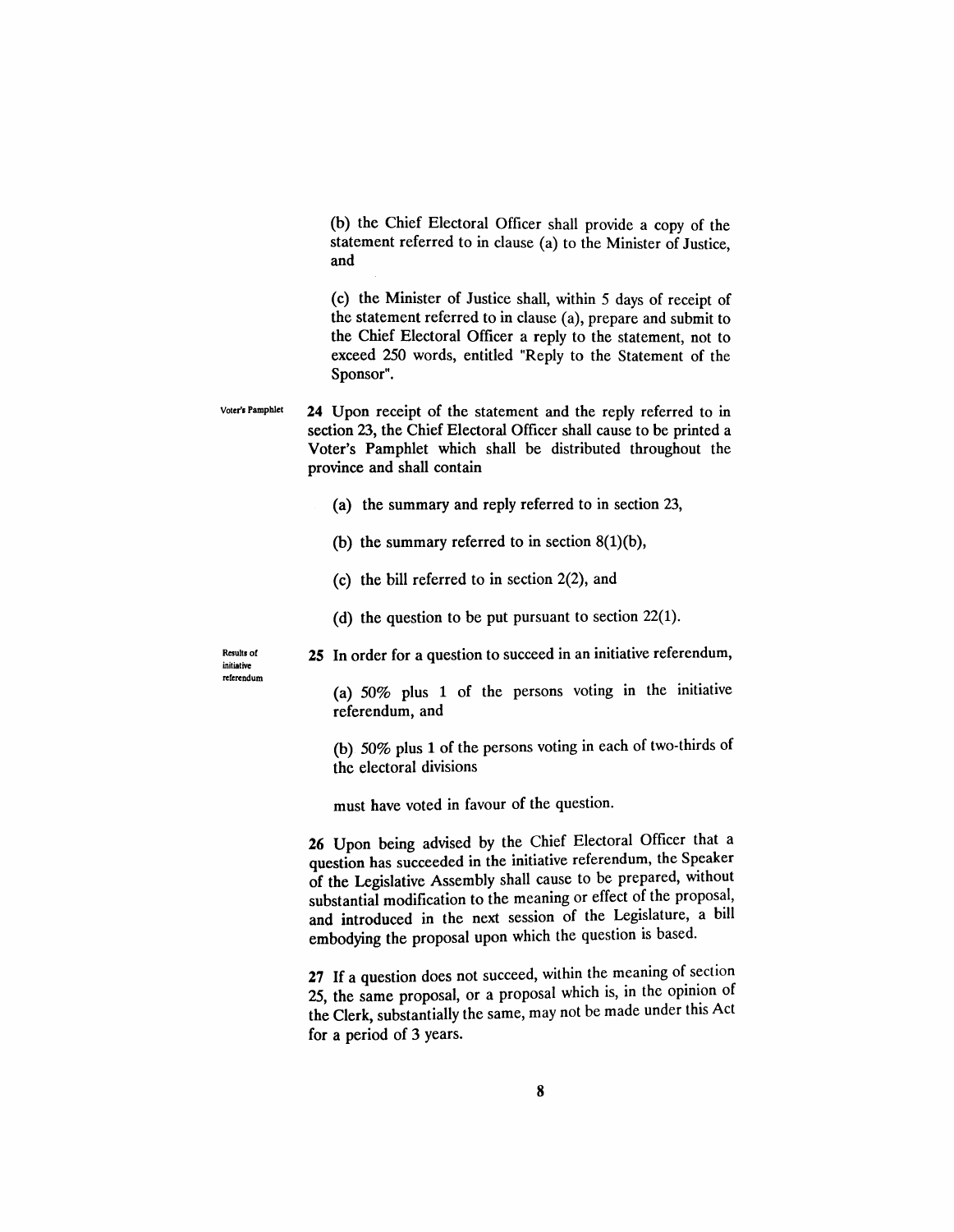## PART 4

## MISCELLANEOUS PROVISIONS

28 The Lieutenant Governor in Council may make regulations

(a) prescribing offences and prohibited practices under this Act and penalties for any contravention of this Act;

(b) prescribing the amounts of honoraria and fees;

 $\epsilon$ 

- (c) prescribing required forms;
- (d) prescribing required oaths. to be used;
- (e) establishing rates for the payment of expenses;

(f) governing any necessary matter for which no provision is made in this Act.